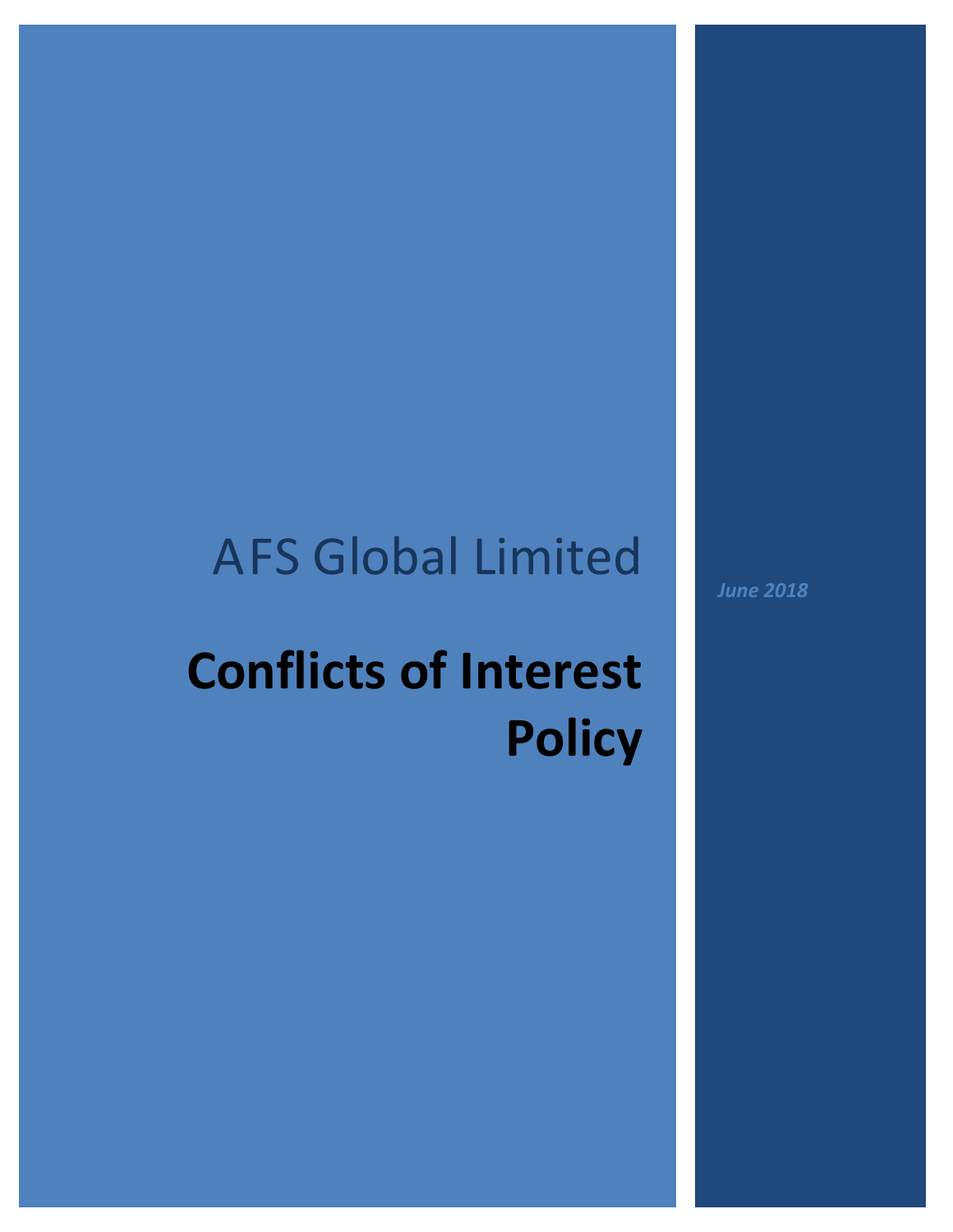

# **Table of Contents Page**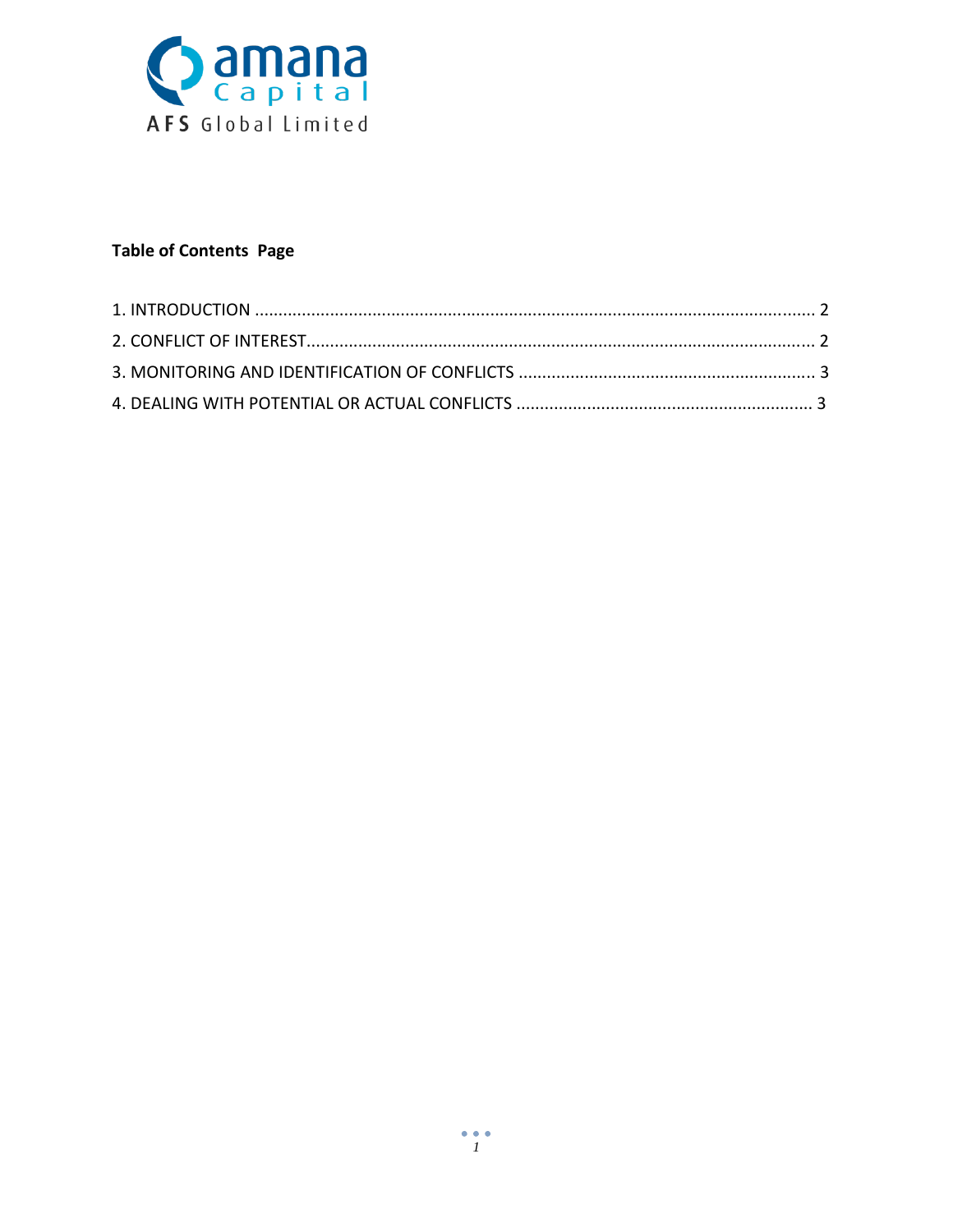

### **1. INTRODUCTION**

AFS Global Ltd (hereinafter referred to as AFS or the "Company") is regulated and authorised to carry out investment business by the Labuan International Business and Financial Centre (License number ), to carry out Matched Principle Trading as defined in the Client Agreement & Risk Disclosure and acts as facilitator on behalf of the principal.

As part of the Company's regulatory duties and obligations the Company is required to take all reasonable steps to identify and manage any conflicts of interest that may arise between the Company and any of our clients or between our clients.

# **2. CONFLICT OF INTEREST**

A conflict of interest may arise where, in the course of our business, our interests (or that of our employees, directors or shareholders) or the interests of one of our clients might compete (directly or indirectly) with your interests.

A conflict of interest can arise in various ways, some more relevant to our business than others. For instance, where we undertake trades in relation to more than one client a conflict may arise in respect of the fairness in allocation of such 'block trades'. Market quotes are given by us on a real-time and open basis for clients to trade where they so desire. Where a trade is to be executed on behalf of more than one client (a "block trade"), our Order Execution Policy stipulates that orders must be filled on a first-infirst-filled basis and thus manages the potential or real conflict between our clients' interests. All trades are recorded on a real-time basis and time stamped so as to give a full audit trail thereby facilitating monitoring by our compliance team to ensure adherence to that policy.

#### **2.1 General conflicts of interest**

A potential conflict occurs where competing obligations or motivations result in, or are likely to result in, material risk of damage to the interests of a client, including where:

- The principal is likely to make a financial gain, or avoid a financial loss, at the expense of the client; or
- An employee of the principal is likely to make a financial gain, or avoid a financial loss,

at the expense of the client; or

• A client of the principal is likely to make financial gain or avoid a financial loss at the expense of another client.

 $\bullet$   $\bullet$   $\bullet$